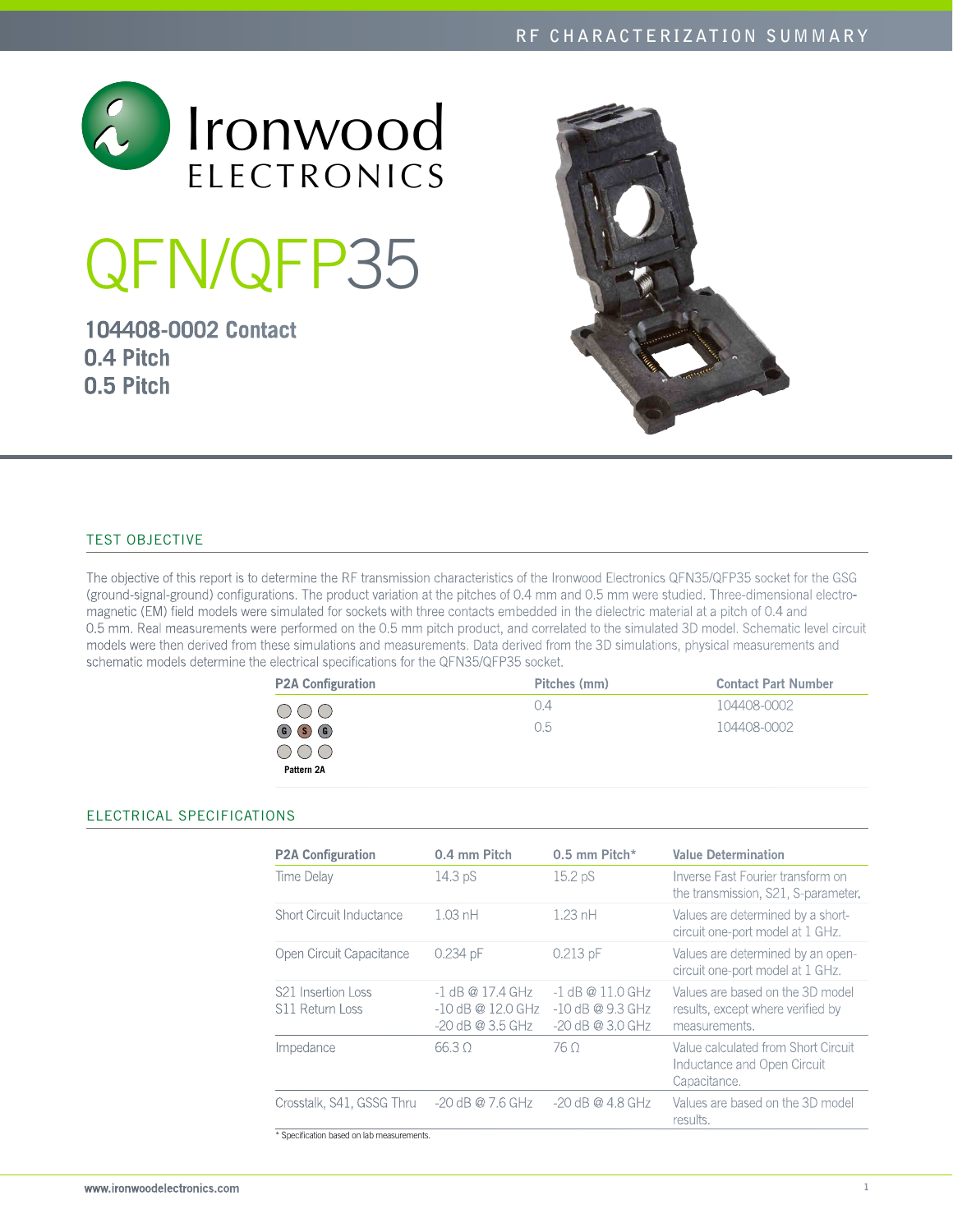### 3D Model Simulations

Three dimensional EM field simulations were performed using Ansoft's High Frequency Structure Simulator (HFSS™) software. Measurement ports are located at the contact points on the top, Port 1, and the bottom, Port 2, of the socket.



*Figure 1. 0.5 mm GSG model configuration*

The model contact and pitch configuration was varied to predict the performance of the socket. The contactor was suspended in slots of circlex. Figure 2 and Figure 3 show results for the GSG configuration.





*Figure 2. GSG P2A Insertion Loss and Return loss Figure 3. GSG P2A Return Loss plotted on Smith chart*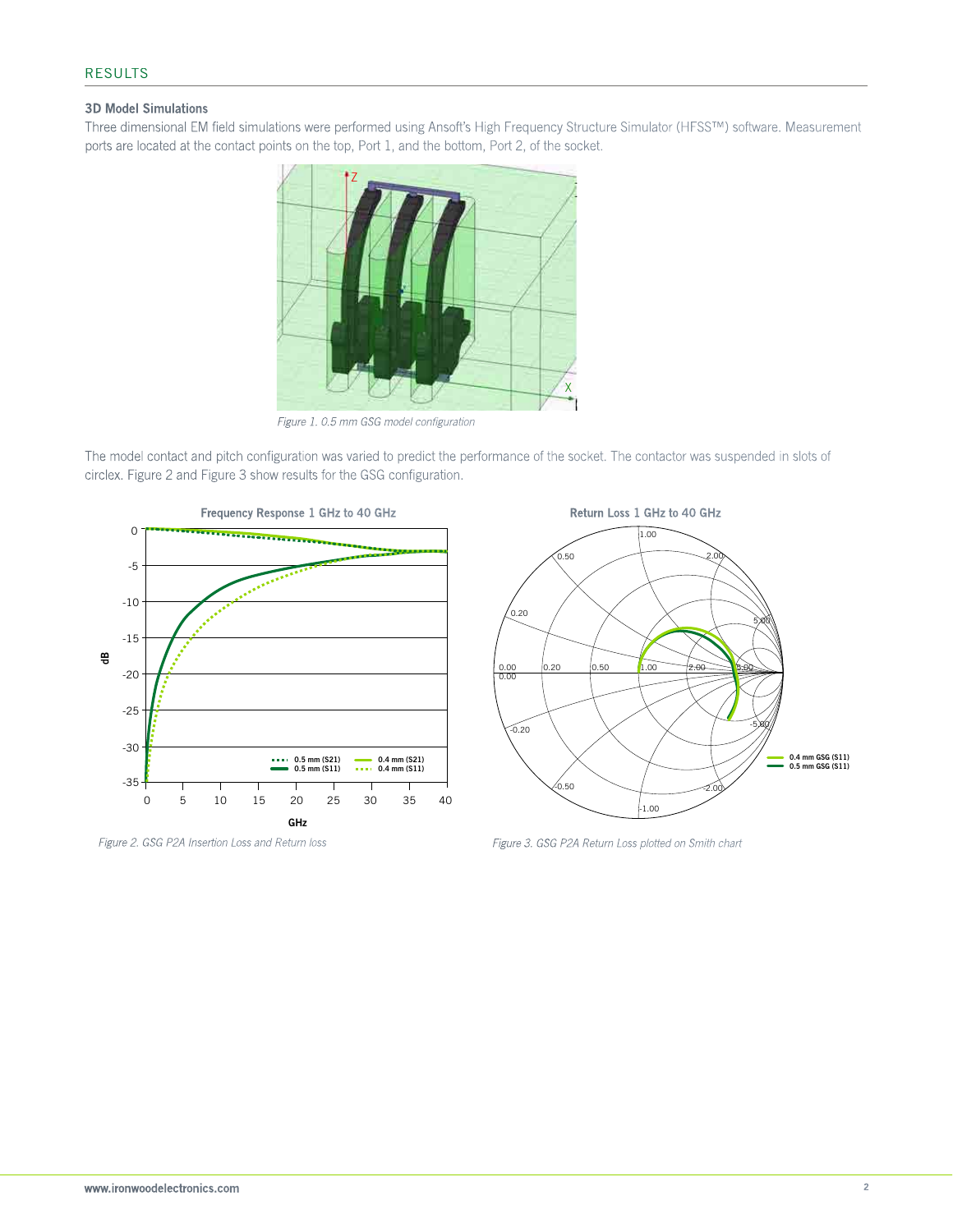#### Measurements

Measurements were taken on January 8, 2009, at the Cascade Microtech AmberGlen facility. Cascade Microtech FPC-500 GS and FPC-500 GSG probes were used to gather the 0.5mm socket measurements. To provide a first-order approximation of the socket's performance, the socket was mounted on a small brass plate containing an opening allowing access to the contact area. The plate and socket assembly was then mounted on a positioner and simultaneously probed from both the top and bottom sides. A Cascade Model R1000 board test probing station was used for probing.

### The PNA setup was as follows:

- 1. Start Frequency: 100 MHz
- 2. Stop Frequency: 40 GHz
- 3. Number of Points: 201
- 4. IF Bandwidth: 300 Hz

The PNA was calibrated at the probe tips using a Cascade 106-682A ISS. The ISS provides wide pitch GSG calibration standards, as well as a transmission thru path. The calibration algorithm used was SOLR.



*Figure 4. Probing the QFN35 0.5mm with FPC-GSG-500 probes*

The insertion loss and return loss correlate relatively well, given the potential differences between the simulation and measurement environments.





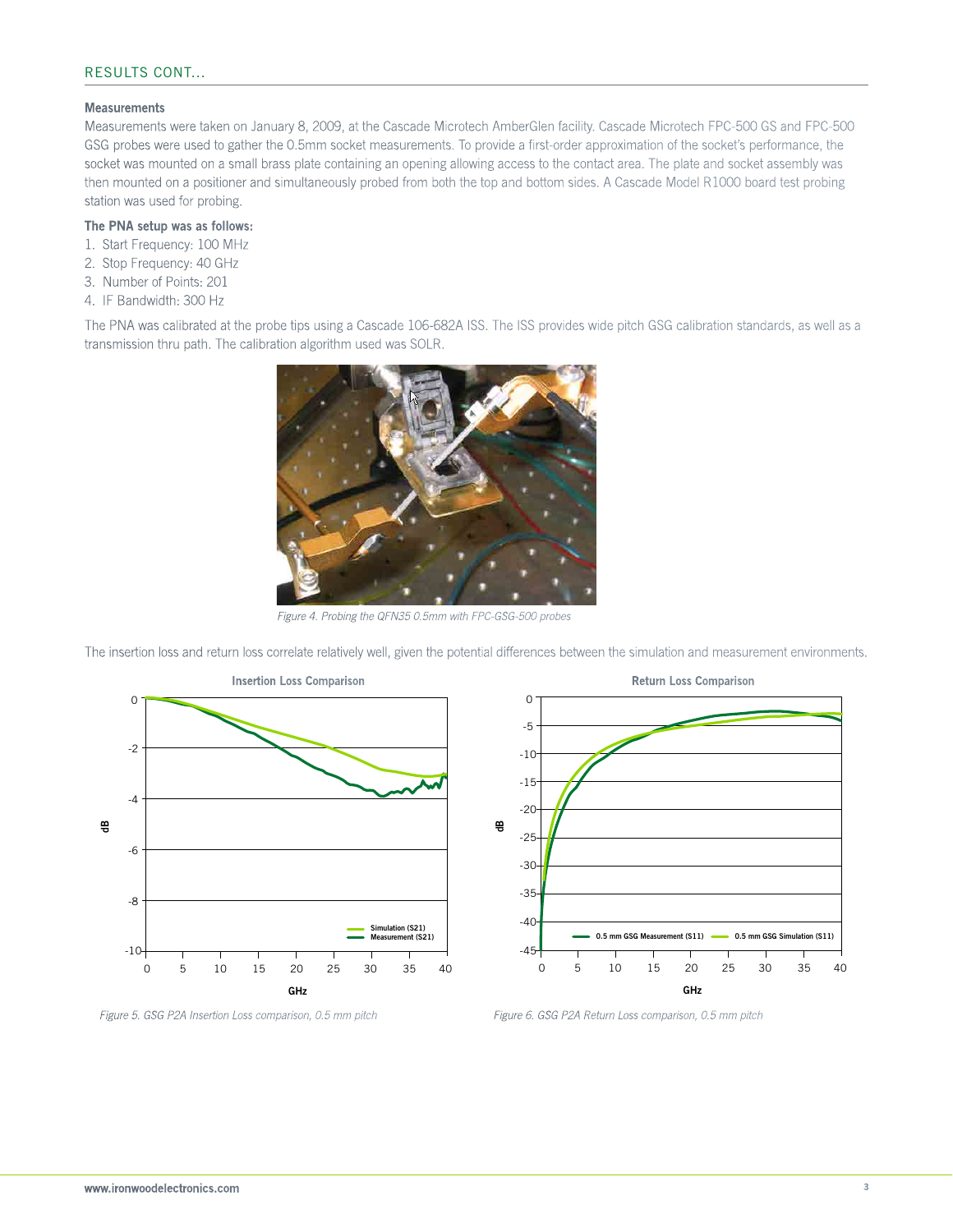Plotting the return loss on the Smith chart revealed a high impedance transmission path. The measured response was slightly lower in impedance than the simulation predicted.



*Figure 7. GSG P2A Return Loss comparison plotted on Smith chart, 0.5 mm pitch*

#### Schematic Model

Agilent's Advanced Design System (ADS) was used to construct a GSG schematic model matching the 0.5 mm pitch socket measurement results. The topology selected matches that of the three contacts used in the measurement.



The GSG schematic model consists of 10 passive components. The signal path is represented along the top by three series inductors, forming a total pin inductance of 0.826 nH. The two grounds forming the return path are represented along the bottom. Each respective return path is 1/2 that of the lumped portion of the signal path, depicting the two ground contacts in parallel. The total ground path inductance is 0.413 nH. The shunt capacitors become the capacitance between the signal and all return paths, 0.213 pF. Finally, three mutual inductance values are added to represent the mutual effects between contacts. The total mutual inductance is 0.006 nH. An additional pair of ports (3 and 4, not shown) are added in the ADS simulation to compare the schematic model to the GSG HFSS™ simulation results.